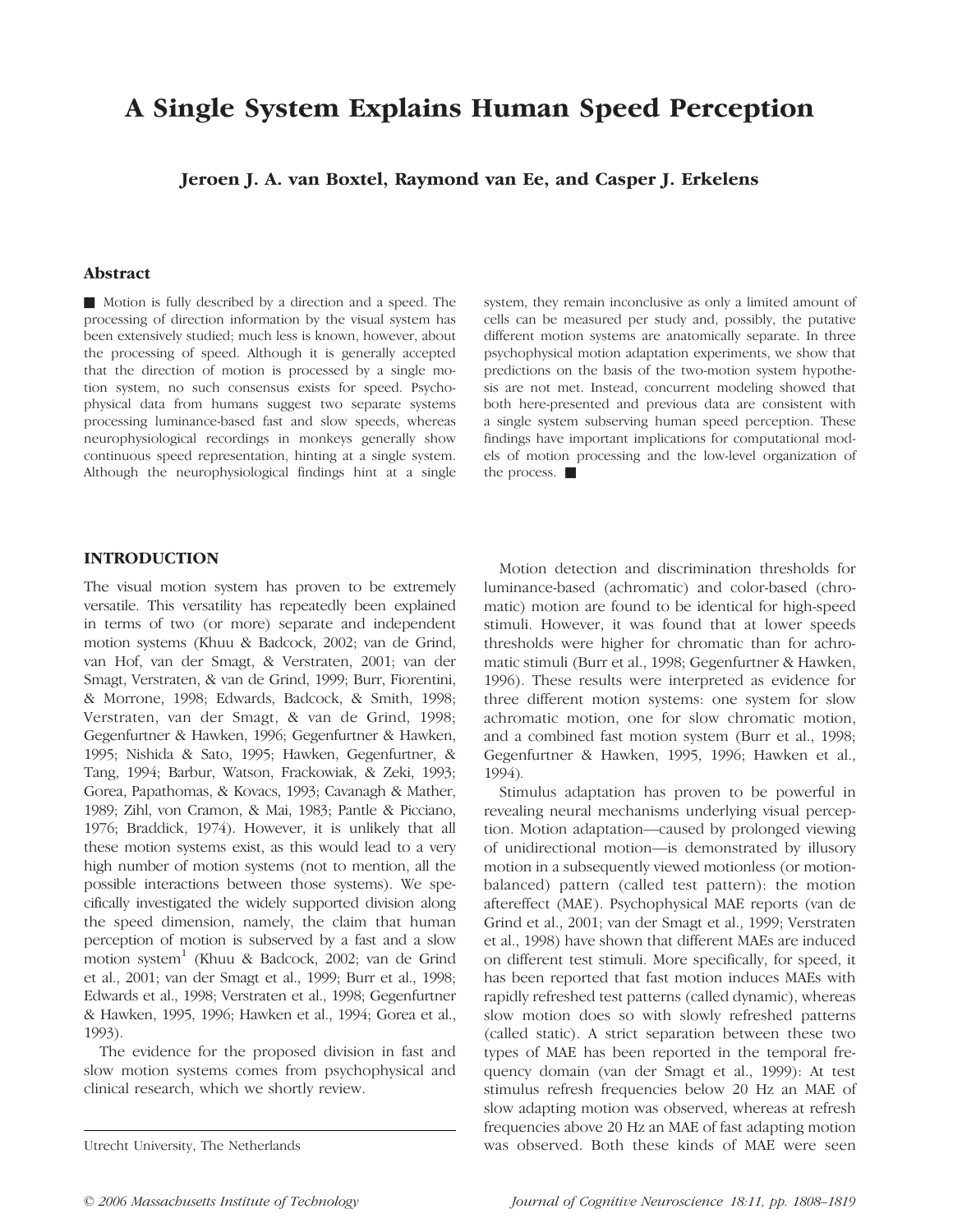simultaneously when adaptation occurred to both slow and fast motion, and the test stimulus consisted of slowly and rapidly refreshed stimulus elements (dots), suggesting a complete independence of the slow and fast motion systems (van der Smagt et al., 1999).

Some clinical studies are taken as evidence for a division in fast and slow motion systems. Patients with lesions in V1 are unable to consciously perceive speeds below 6 deg/sec (Barbur et al., 1993), whereas patients with lesions in the middle temporal area (MT) are unable to perceive speeds above 6 deg/sec (Zihl et al., 1983), indicating that the slow and fast motion systems could be located in different brain areas.

Contrary to the findings in psychophysical research, neurophysiological work in monkeys has so far not suggested different motion systems for fast and slow speeds. The changes in speed preference are generally found to be continuous when measuring neurons in each other's vicinity (Liu & Newsome, 2003; Maunsell & Van Essen, 1983), although occasional large jumps in speed preference occur. Although the neurophysiological findings hint at a single motion system, they remain inconclusive as only limited amount of cells can be measured per study and, moreover, the putative different motion systems could be anatomically separate. Therefore, the nonconcordance of neurophysiological and psychophysical implies that data at present are inconclusive.

Although the psychophysical data have been interpreted as showing the existence for two motion systems, the different studies propose different underlying mechanisms. The slow motion signals are thought to be carried by sustained firing cells (van de Grind et al., 2001; van der Smagt et al., 1999) or parvocellular cells (Burr et al., 1998; Gegenfurtner & Hawken, 1996; Hawken et al., 1994); the fast motion signals are thought to be carried by transiently firing cells (van de Grind et al., 2001; van der Smagt et al., 1999), or magnocellular cells (Burr et al., 1998; Gegenfurtner & Hawken, 1996; Hawken et al., 1994). At a level lying after the slow and fast motion systems, the motion signals are thought to converge again to form a unified perceptual experience (Burr et al., 1998) or, instead, they are thought to have ''a private line to consciousness'' (van de Grind et al., 2001).

We note that the classifications such as static/dynamic, chromatic/achromatic, and also first-order/second-order depend on stimulus characteristics that may not be the characteristics the visual systems use. The dichotomized nomenclature, which does not allow intermediate conditions, forces one to assume that a finding of a dichotomy in the data using two different stimuli implies that two largely independent systems exist that are mainly activated by one or the other stimulus. However, one may actually have measured at two different spots in a continuum that is not best described by, for instance, ''static/dynamic,'' but instead by, say, ''speed.''

By employing psychophysical methods, corroborated by a mathematical model based on neurophysiological principles, we approached the question from both psychophysical and neurophysiological sides. In the first part of this report, we show that the single-system model explains the experimental data on MAEs without necessitating a division in fast and slow motion systems. Instead, a single motion system—by which we mean a continuum of interconnected speed- and directiontuned cells—suffices.

Model simulations gave the inspiration to execute three experiments, which are discussed in the second part of the report, together with explanatory model stimulations. We used an adaptation procedure to specifically gauge a system that adapts to motion, thereby excluding systems that may give rise to percepts of motion solely by means of position tracking, which are not motion systems sensu stricto (although such mechanism can nevertheless be very important in motion perception; Lu & Sperling, 2001). With these experiments, we demonstrate that the hypothesis of two independent motion systems fails both the necessity and the sufficiency criterion. The single motion system hypothesis is sufficient to explain the data (see Discussion), which therefore suggest that a single motion system underlies human motion perception.

## MODEL SECTION: A SINGLE-SYSTEM EXPLANATION

The model is a simplified functional representation of motion area MT, in which nearby locations have similar speed and direction tuning, which both change in a continuous manner (Liu & Newsome, 2003; Maunsell & Van Essen, 1983), and in which a motion opponency mechanism exists (Heeger, Boynton, Demb, Seidemann, & Newsome, 1999).

In the model, we assume that a test stimulus elicits a reaction in the motion system. The reaction is modulated by an adaptation-dependent modulation. We investigate whether such a model, without assuming any discontinuity in the form of motion systems, or channels, is able to produce the known MAE data.

## Materials and Methods

## Single Motion System Model

We assume that a test stimulus elicits activation of the motion system. The activity is modulated by an adaptation-dependent factor. Responses to the test stimulus are modeled as spontaneous activity (arbitrarily set to unity) plus a test stimulus-induced activity, caused by the matching of different stimulus-elements between subsequent frames. The test stimulus-induced activity is described by a distribution of velocities that are present in the test stimulus, and is represented as a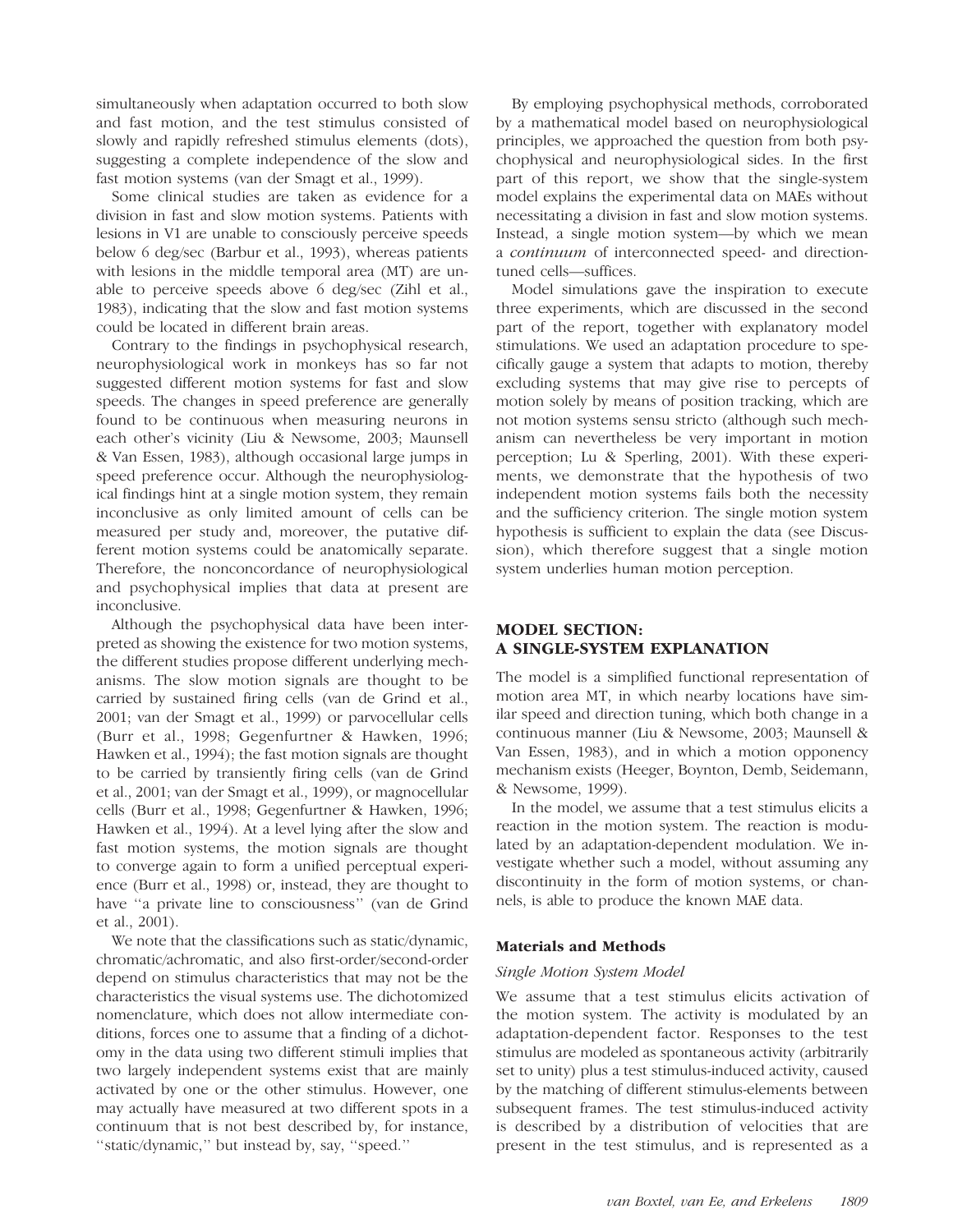Gaussian blob  $[Gb(\mu_{\text{test}}, \sigma_{\text{test}})]$ .  $\mu_{\text{test}}$  is the speed that is most present in the test stimulus, and is set to zero to simulate zero net motion.  $\sigma_{\text{test}}$  is the variable test velocity-distribution width (TVD width), which is larger for dynamic test displays than for static ones.<sup>2</sup> The final formula describing the test-induced activation is: 1 + kGb ( $\mu_{\text{test}}$ ,  $\sigma_{\text{test}}$ ). The constant k is set to 8 to increase the influence of the test stimulus substantially above spontaneous activity (the exact value of  $k$  is unimportant for the qualitative results of the model).

The test-induced response is multiplied by a modulation factor defined by the preceding adaptation:

$$
1 - \sum_{n=1}^{m} \left[ \left( G(\mu_n, \sigma_n)_{s} - G(\mu_n, \sigma_n)_{-s} \right) M'(\beta_n, \kappa_n^e, \kappa_n^i) \right],
$$

where  $m$  is the number of adapting motions,  $G$  is a Gaussian distribution, and  $M'$  is a circular Mexican hatshaped function that we will describe below. The modulation factor is made up of two main parts. The first part,  $G(\mu_n, \sigma_n)_s - G(\mu_n, \sigma_n)_{-s}$ , describes the adaptation profile along the speed dimension, which depends on motion opponency.  $\mu_n$  represents the speed at which the motion system is most adapted by stimulus  $n$ , and  $\sigma_n$  represents the spread in the speed dimension. Motion opponency in the human visual system may be accomplished by subtracting the activity of motion sensors that are sensitive to opposite motions. We implemented it therefore as a subtraction of the value in the Gaussian distribution  $G(\mu_n, \sigma_n)$  at position  $-s$ from that at position s, for all values of s. In the function this is represented as a subtraction of  $G(\mu_n, \sigma_n)_{-s}$  (the distribution's tail at negative s) from  $G(\mu_n, \sigma_n)_s$  (the tail at positive s) for all  $s \geq 0$ . If  $\sigma$  was infinitely large, the visual system would be equally adapted to all speeds.

The second part of the modulation factor is  $M'(\beta_n)$ ,  $\kappa_n^e$ ,  $\kappa_n^i$ ), which describes the adaptation profile along the direction (d) dimension.  $M'(\beta_n, \kappa_n^e, \kappa_n^i)$  is a Mexican hat-shaped function:  $M(\beta_n, \kappa_n^e) - M(\beta_n, \kappa_n^i)$ , where  $M$  is the von Mises distribution (here also dependent on  $\kappa$ ),  $\beta$  is the mean direction, and  $\kappa$  is the concentration parameter ( $\kappa = 0$ , means a uniform distribution). The von Mises distribution is a circular analog of a normal distribution and is defined on the range of  $\beta \in [0, 2\pi]$ :  $M(\beta, \kappa) = e^{\kappa \cos((d - \beta))} / 2\pi I_0(\kappa)$ , where  $I_0(\kappa)$  is the modified Bessel function of the first kind of the order 0, and  $d$  is the direction variable, along which the function varies. The first and second parts of the modulation factor are multiplied to obtain an adaptation profile along both the speed and direction dimensions. This profile is used to modulate the test-induced response.

We investigated the importance of the parameters  $\kappa^e$ and  $\kappa^i$  by repeating the simulation in Figure 1 with many different combinations of  $\kappa^e$  and  $\kappa^i$ . We found that the



Figure 1. Model results showing that a single motion system explains the discontinuity in perceived direction of motion aftereffects (MAEs). The model stages: (A) modulation through adaptation, of the slow, fast, and the combined components; (B) response to test stimuli of different test velocity distribution (TVD) width in an unadapted state; (C) the final response of the motion system. Velocities are represented by a vector, the length of which is the speed, and the angle is the direction. Shades of red and blue represent increased and decreased activity, respectively. (D) The single-system model reveals a discontinuity in the perceived MAE directions, shown for different TVD, replicating previously reported data that led to the prevailing conclusion that slow and fast motion systems exist.

results could be obtained when parameter  $\kappa^e$  was smaller than about  $0.6\pi$ , and  $\kappa^i$  was smaller than about  $0.25\pi$ , resulting in a width-at-half-height excitation and inhibition larger than about  $90^\circ$  and  $120^\circ$ , respectively. We set  $\kappa^e$  to 0.3 $\pi$  (width at half height  $\sim$ 100°) and  $\kappa^i$  to 0.1 $\pi$ (width at half height  $\sim 160^\circ$ ) in all subsequent simulations, which are values close to those used in previous simulations with a model similar to ours (Grunewald & Lankheet, 1996), and not unlike known physiological data (Snowden, Treue, Erickson, & Andersen, 1991; Albright, 1984). Due to the later subtraction from 1, the physiological meaning of excitation and inhibition are actually inhibition and disinhibition, respectively (Grunewald & Lankheet, 1996).  $\sigma$  and  $\mu$  have units in deg/sec,  $\beta$  in rad. For Figures 1, 3, and 4, local maxima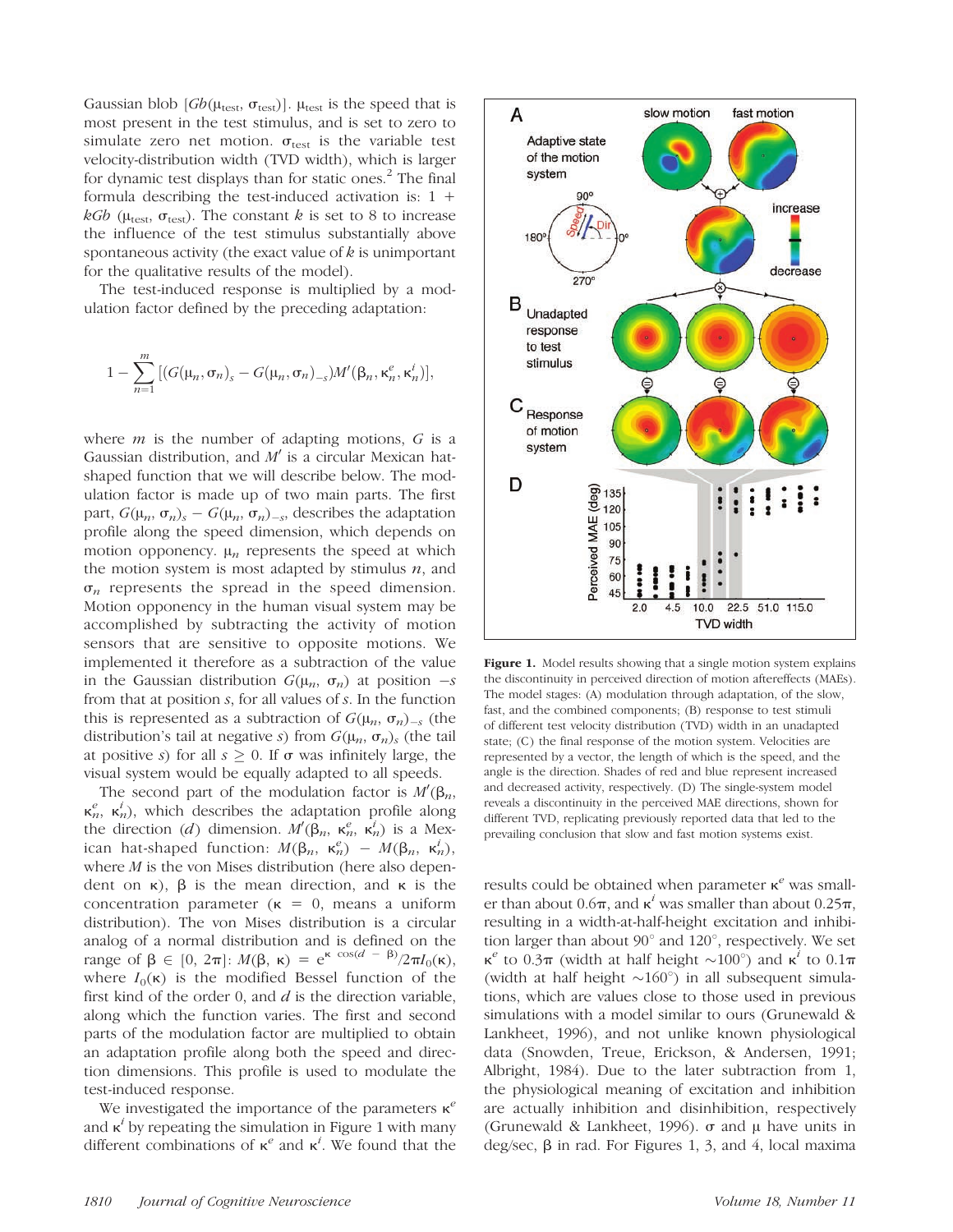were found, starting at random locations within twice the size of  $\sigma_{\text{test}}$  from the origin. This effectively models a noisy winner-take-all mechanism. Thirty degrees of uniform noise was added to the obtained direction for illustrational purposes, 10 repetitions were executed.

Parameters of Figure 1:  $\sigma_{1,2} = 6$ ,  $\mu_1 = 2$  and  $\mu_2 = 20$ ,  $\beta_1 = -3\pi/4$ ,  $\beta_1 = -\pi/4$ .  $\sigma_{\text{test}}$  was varied. Contour plots were scaled separately.

## Relation to Other Models

Our model was designed to answer a sufficiency question: Can the known MAE data be explained in a single motion system framework? The model also served to answer a necessity question: Is a two-motion system framework necessary to explain the known MAE data? To this end, the model was kept devoid of large amounts of detail, and included just a motion opponency stage (Heeger et al., 1999), and a continuous representation of direction and speed (Liu & Newsome, 2003; Maunsell & Van Essen, 1983).

The model is closely related to the multiple-direction opponency model used by Grunewald and Lankheet (1996), as the interactions along the direction dimension are similar, but in our model, the speed variable has been included, and the time dimension was not. The model framework is also similar to that of Wilson and Kim (1994), which has a first level of opponent motion interactions and a second level of short-range excitation plus long-range inhibition along the direction dimension, much as in our model. The current model does not include explicitly the interactions among the Fourier components in the stimuli (Krekelberg & Albright, 2005), although it does include them implicitly by defining MAEs in a velocity space (Wainwright & Cavanagh, 1997).

## Model Results

## Discontinuous MAE Data from a Continuous Model System

The motion system's response after adaptation was modeled by its response to the test stimulus in the nonadapted state multiplied by an adaptation-dependent modulation. The motion system's response to the test stimulus was explicitly modeled, taking into account the velocity content of the test stimulus, as static (low test refresh frequency; low TRF) and dynamic (high TRF) test stimuli have highly dissimilar velocity contents. A Gaussian blob centered at zero velocity modeled the velocity content of the test stimulus (Figure 1B). Its width, representing the width of the test stimulus velocity distribution (TVD), is the model's analog of the experimental parameter TRF (see footnote 2). The motion system's response after adaptation was readout by a noisy winner-take-all mechanism, giving perceived

MAE directions. Our single-system model reproduces the previously reported discontinuity in MAE directions (see van der Smagt et al., 1999, and our Figure 1D). The discontinuity has been taken as evidence for two independent motion systems (van de Grind et al., 2001; van der Smagt et al., 1999; Verstraten et al., 1998). Using the model, we may explain the occurrence of the discontinuity as follows: Adaptation causes an increased responsiveness at two separate spots (opposite the two adapting velocities; Grunewald & Lankheet, 1996) in the direction–speed space. Only one of these spots (at the high speed) is a global peak (Figure 1A, bottom). A ridge, slowly decreasing in height, runs from this peak to the spot opposite the slow adapting speed, after which it rapidly declines to basal levels (Figure 1A, bottom). Without explicitly putting a decreased sensitivity to slow motions in this model, such behavior is observed. The model produces this behavior because the motion opponency stage cancels out much of the low speed signals as much of the normally distributed adaptation of the velocity-sensitive cells falls on motion cells of opposite motion specificity when low speeds are used, but not when high speeds are used. The resulting larger adaptation at high velocities seems consistent with the literature that observes an ever-increasing responsiveness with increasing speed in motion area MT for the speed range we used in this study (Maunsell & Van Essen, 1983). This causes the following effect: With narrow TVDs, only the lower end of the ridge is read out, and a slow MAE is produced; with increasingly wide TVDs, the high-speed peak will eventually absorb the lower peak, thus creating fast MAEs (Figure 1B and C).

It thus seems that previously reported influential experimental results (van der Smagt et al., 1999) may be the footprints of a differential readout of a continuous system, in which a dichotomous response distribution arises because of sufficiently large speed differences between the adapting motion components.

## PSYCHOPHYSICAL TESTS OF MODEL PREDICTIONS

If a mechanism similar to our model is operational in the visual system, the following four predictions should be true: Prediction 1: The occurrence of an MAE after adaptation to slow or fast motion is not strictly dependent on the type of test stimulus. The static test stimulus activates mostly the lower part of the speed spectrum, whereas the dynamic test stimulus also activates large parts of the higher speed spectrum (Figure 2, second row). The static test will therefore support an MAE of the slower of two adaptation motions, independent of the exact speed (Figure 2, third row). The dynamic test will support an MAE of the faster of the two adapting motions. This will only hold if the faster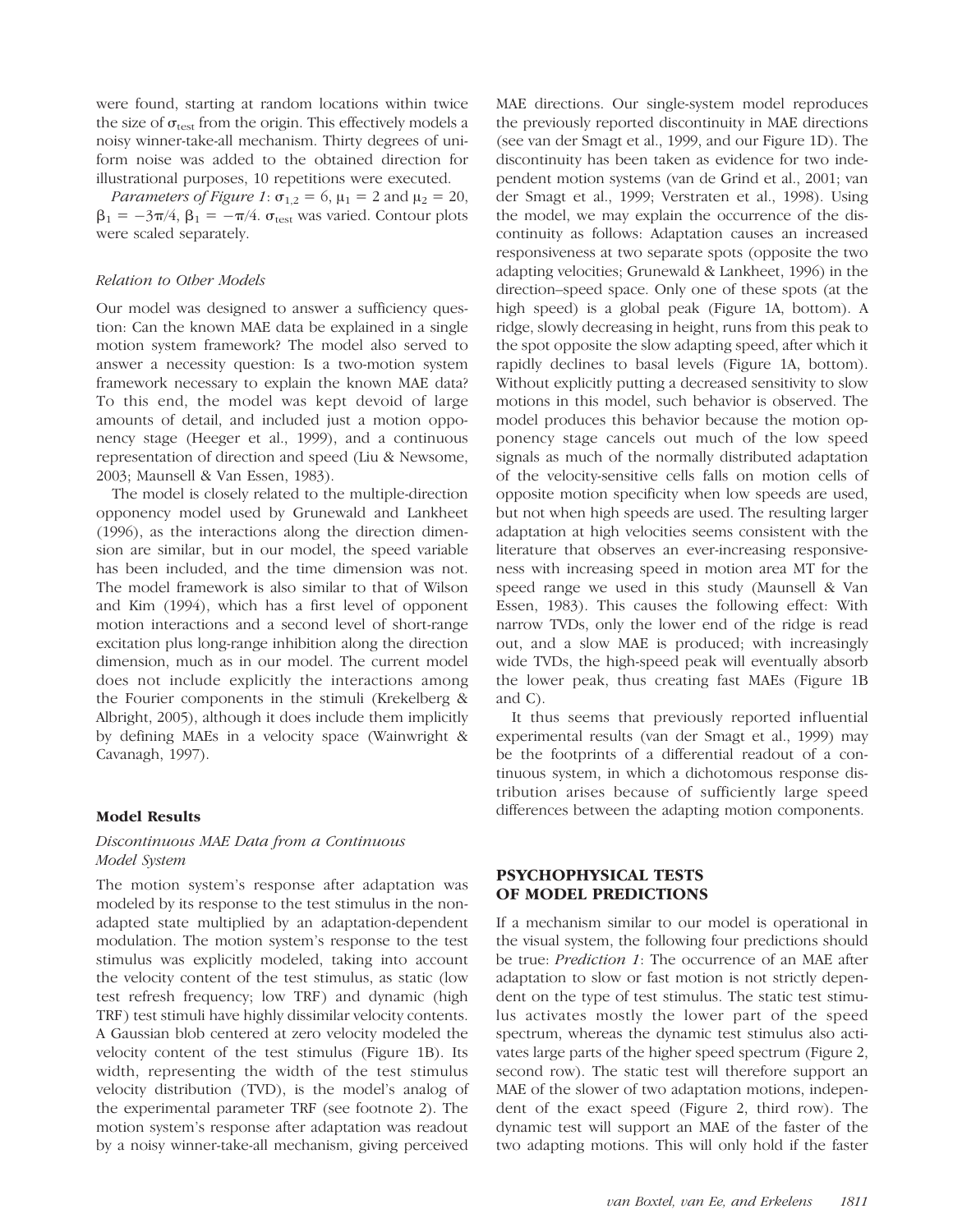

Figure 2. Schematic representation of the model predictions in cases of adaptation to slow and medium speeds (A), and medium and high speeds (B). The first row shows the amount of adaptation caused by the stimuli. The model shows less adaptation to slower speeds, both in A and B. The dashed lines indicate the adaptation speeds for slow (S), medium (M), and fast (F) components, although only slow and medium speeds were presented in A, and medium and fast speeds in B. The second row shows activation caused by static (left panels in A and B) and dynamic (right panels in A and B) test stimuli. Dynamic patterns show a wider range of activation. The third row shows the final readout of the amount of adaptation by the test stimulus (a multiplication of the first row by the second row). A static test pattern causes a maximum adaptation to be read out at the slower speed of the two adaptation components; a dynamic pattern has a maximum at the higher speed. This pattern of results occurs in both A (slow–medium speed adaptation) and B (medium–high adaptation). The transition can be discontinuous (i.e., a jump) or continuous, depending on model/experiment parameters.

motion induces a stronger activation than the slower motion (as shown in Figure 2); if this is not the case, one may observe two MAEs on a single test stimulus (as is found in Experiment 2, Figure 4). Prediction 2: With the right parameters, three different speed-dependent MAEs can be induced with a single adaptation stimulus. Prediction 3: Using three different refresh frequencies for the test stimulus should produce a maximumduration MAE at three different speeds. Prediction 4: The discontinuous transition from slow to fast MAEs should exist only for rather large speed differences in the adaptation stimulus. If speed differences are small, no transition should be found, or it should be continuous rather than discontinuous, even if one speed falls within the range of the putative slow motion system, and the other in the range of the fast motion system. None of the predictions are made by a dual-motion system account for luminance-based motion that supposes independence of the two motion systems.

## Prediction 1: The Importance of Relative Speed Differences

In Experiment 1, we tested Prediction 1: The type of MAE is not dependent on the type of test stimulus. We pitted slow (6.4 deg/sec), medium (17 deg/sec), and fast (28 deg/sec) motions against each other in a pairwise fashion, and tested with static and dynamic test stimuli. According to Prediction 1, an intermediate speed should show an MAE on a static test pattern when a faster motion is simultaneously adapted to, but it should show an MAE on a dynamic pattern when the concurrent adapting motion was a slower one.

## Materials and Methods

*Experiment.* Movement was presented at  $225^{\circ}$  and  $315^{\circ}$ (counted counterclockwise from a horizontal rightwards direction) for slow and fast motions, respectively. Used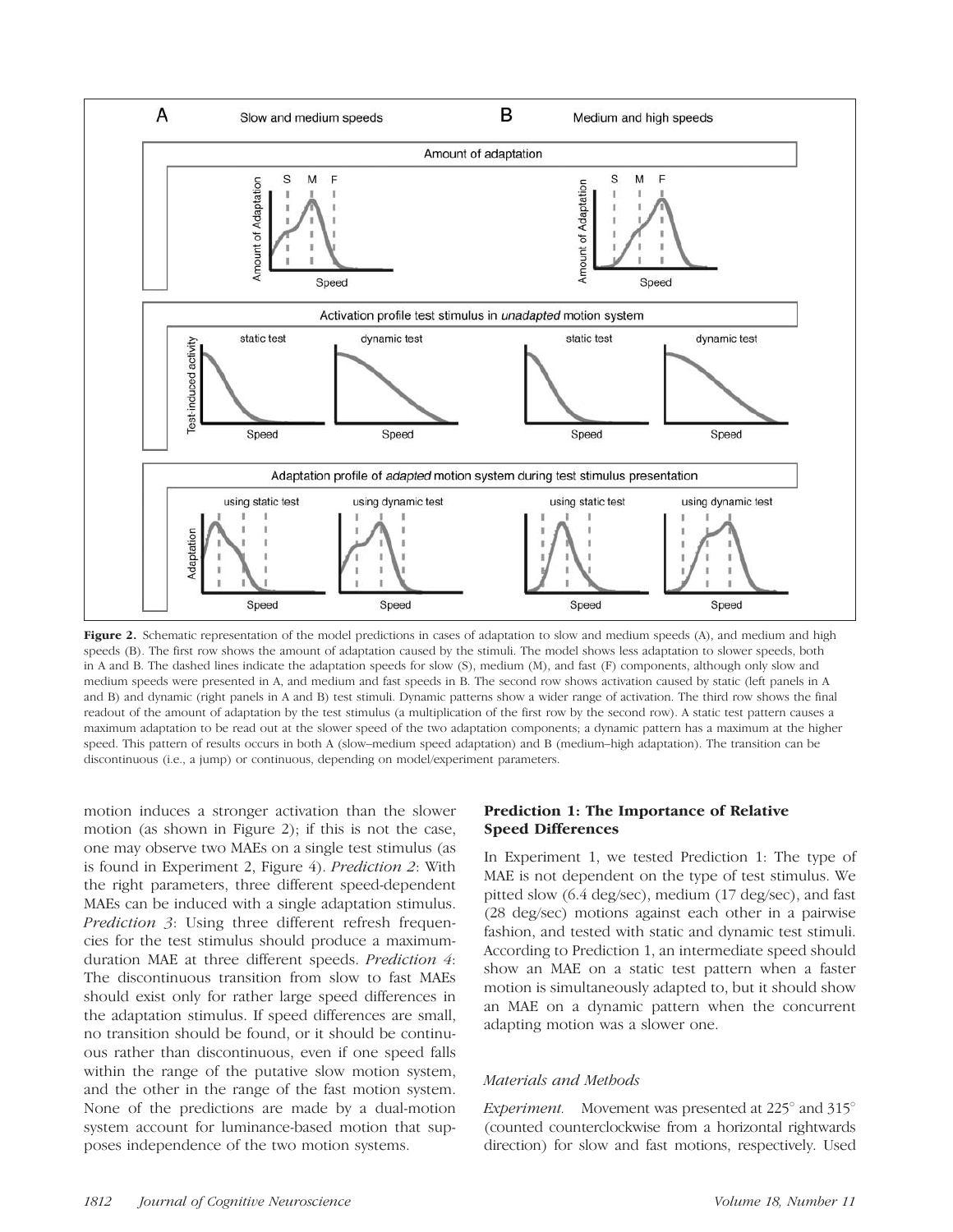Figure 3. Perceived motion aftereffect (MAE) direction  $(\pm 1$  standard deviation) for static and dynamic test stimuli. Experimental (symbols only) and model results (having symbols matching the experimental data, and colored rectangular-shaped error bars) demonstrate a discontinuity in the MAE direction for all paired comparisons (slow–fast, slow–medium, and medium– fast speeds; diamonds). A previous influential article (van der Smagt et al., 1999) did not obtain such results (squares). However, using their parameter settings, we still observed a distinct discontinuity (right panel; circles). The single-system model encompasses all data by changing the adapting speeds (red to green) and the spread of velocity adaptation  $(\sigma; \text{green to blue}).$ 



were 6.4 versus 17 deg/sec, 17 versus 28 deg/sec, and 6.4 versus 28 deg/sec (diamonds in Figure 3). A similar experiment has been performed earlier (van der Smagt et al., 1999), and to be able to compare the data, we repeated the experiment with the speed reported in that study (circles in Figure 3): 1.3 versus 4 deg/sec (plotted in Figure 3: slow vs. medium), 4 versus 12 deg/sec (plotted in Figure 3: slow vs. fast), and 12 versus 36 deg/sec (plotted in Figure 3: medium vs. fast). Subjects G.B., A.K., and T.K. participated. Each direction was represented by 1000 white dots (9 arcmin/dot) on a black background. The stimulus size was  $18.4^{\circ}$ , it was surrounded by a 25-pixel-wide empty space, followed by a 50-pixel-wide border of randomly placed stationary dots, which were also visible during the test period. The test stimulus consisted of 3000 randomly placed dots. In static test conditions, the dots on the stimulus remain motionless on the screen for the duration of the test. In dynamic test conditions, patterns were refreshed at 33.3 Hz, meaning that for every 30 msec all dots were removed and repositioned at random locations. A test stimulus was presented for 4 sec, after which the subject indicated the strongest perceived MAE direction by means of a mouse-controlled dial. If subjects indicated that no MAE was seen, the datum point was excluded from analysis. A fixation mark (size: 18 arcmin) was present, surrounded by 16-pixel-wide empty space (1 pixel = 2.3 arcmin; monitor frame rate = 100 Hz).

Viewing was binocular. A Macintosh PowerPC G4 drove the experiment. Images were presented on a LaCie electron22blueIV monitor. Subjects A.K., T.K., and G.B. were naive as to the purpose of the experiment; Subject J.B. is one of the authors. Subjects used a chin rest to stabilize head position. Experimental procedures were reviewed and approved by the Institutional Review Board, and subjects gave informed consent.

Parameters simulations of Figure 3. Red:  $\sigma_{1,2} = 3$ ; Left panel:  $\mu_1 = 1$ ,  $\mu_2 = 20$ ; Middle panel:  $\mu_1 = 1$ ,  $\mu_2 = 9$ ; Right panel:  $\mu_1 = 9$ ,  $\mu_2 = 20$ . Green:  $\sigma_{1,2} = 3$ ; Left panel:  $\mu_1 = 4$ ,  $\mu_2 = 17$ ; Middle panel :  $\mu_1 = 1$ ,  $\mu_2 = 4$ ; Right panel:  $\mu_1 = 17$ ,  $\mu_2 = 20$ . Blue:  $\sigma_{1,2} = 6$ ,  $\mu_1$  and  $\mu_2$  as for the green plots.  $\sigma_{\text{test}}$  was 4 for static conditions and 34 for dynamic conditions.

#### Results Experiment 1

Statistical tests showed that all pairwise comparisons between static and dynamic conditions were significant (one-tailed t test, all  $p < 10^{-3}$ ; the results from the different static conditions did not differ from each other, nor did the different dynamic conditions differ significantly from each other: all  $p > 0.1$ , two-tailed t test). Moreover, all means differed significantly from  $90^\circ$  (all  $p < 10^{-3}$ , z test). The results (Figure 3, diamonds) show that for all pairs the slower of the two motions was linked to an MAE on static test stimuli, whereas the faster was linked to an MAE on dynamic test stimuli, irrespective of their absolute speed (see also Wainwright & Cavanagh, 1997). The medium speed (17 deg/sec) falling well within the proposed range of the fast motion system (Verstraten et al., 1998)—induced an MAE on static or on dynamic test stimuli, depending on the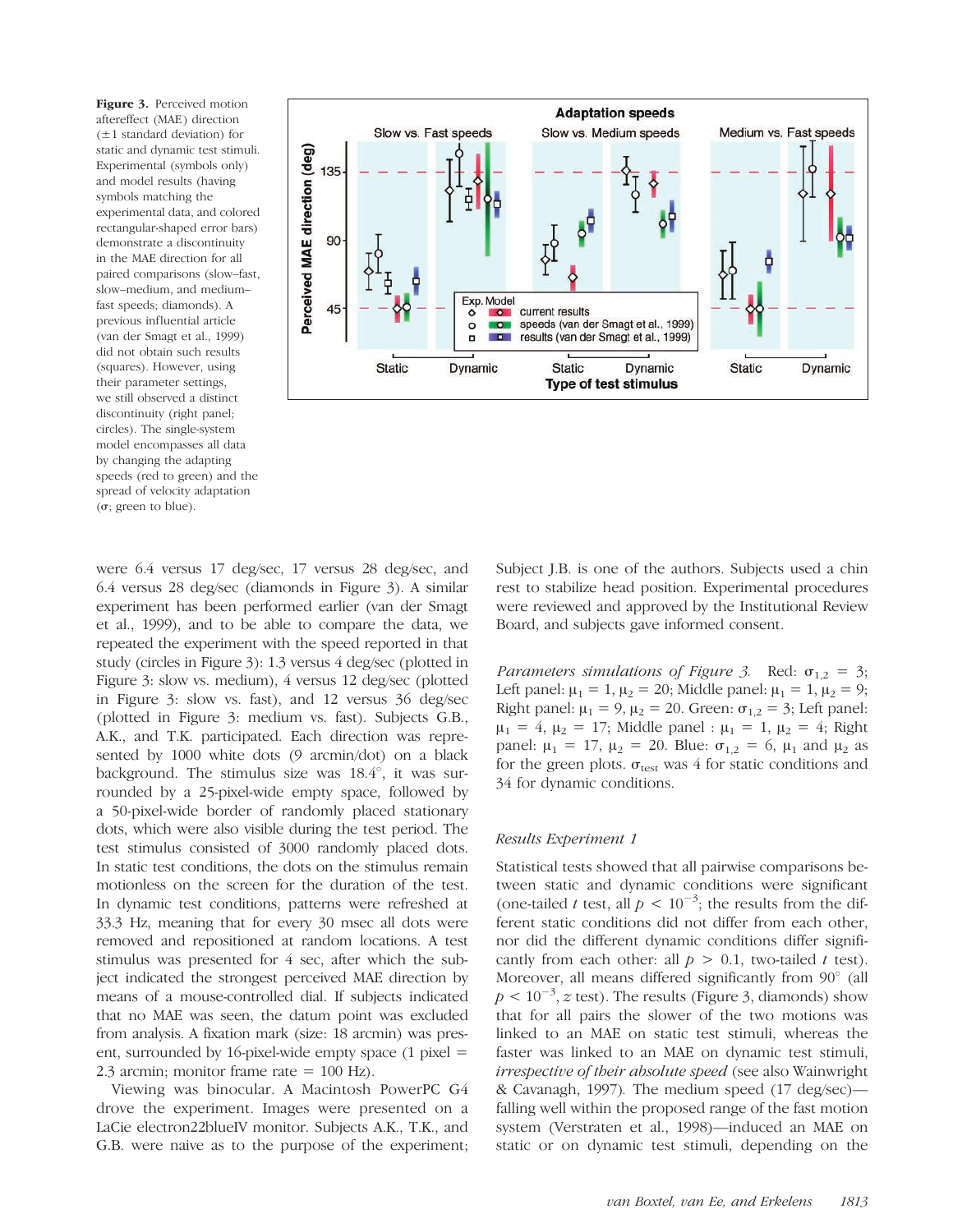accompanying motion. These results speak against the existence of two motion systems. However, adapting speed differences are not the only factor determining the occurrence of the discontinuity in MAE direction, which is made clear by comparing our results with earlier research (van der Smagt et al., 1999). Similar speed differences between the adapting motions were used in this report and previous research, but the previous research found no discontinuity when pitting two rather slow (or two fast), but different, motions against each other, whereas we did find a discontinuity. This discontinuity did not disappear when we repeated the experiment with speeds identical to those from van der Smagt et al. (1999) (Figure 3, right panel, circles; pairwise comparisons between static and dynamic conditions,  $p \sim 10^{-3}$ ; all means were different from 90°  $[p < 10^{-2}]$ , except the slow vs. medium comparison,  $p > 0.7$ ).

Our model reproduces our two sets of data by just changing the adapting speeds (see Methods) in similar ways as in the experiments (compare red [diamond] and green [circle] model results with corresponding experimental results; Figure 3). Without any further changes, it did not reproduce the results from van der Smagt et al. (1999). However, the stimuli used in both experiments were rather different: random dot patterns are used in the present study, whereas previous research used random-pixel arrays. (These stimuli look like checkerboards with the checks randomly assigned a white or black color.) Displaced random-pixel arrays (used in van der Smagt et al., 1999) contain more false matches, and thus noise, between subsequent views than do sparse random dot stimuli. Interestingly, when we introduce this notion into the model by increasing the range of speeds that adapts around the adapting speed (increasing  $\sigma$  in the model), the model reproduces the experimental data of van der Smagt et al. (blue model results in Figure 3).

There are therefore two factors determining whether a discontinuity in the MAE data occurs. First, the distance in speed between the two adapting motions. Second, the range of speeds that adapts in response to prolonged viewing of the adapting motion. In fact, the distance between the adapting speeds needs to be large relative to the width of the region that will be adapted by the stimuli to give rise to a discontinuity in the reported MAE directions with static and dynamic test stimuli, otherwise, a continuous transition is observed, or no transition at all.

#### Prediction 2: MAEs in Three Directions

In a second experiment, we tested Prediction 2: Adaptation to three motions may produce three MAEs. It is proposed that within the slow and fast motion systems, information is averaged after adaptation, but between systems it is not (van der Smagt et al., 1999). This view is supported by the finding that adaptation to two motions of similar, but not necessarily identical, slow (or high) speeds but different directions will result in an MAE opposite the average motion during adaptation, whereas adaptation to two motion components, of which one is a slow speed and the other is a high speed motion, leads to MAE opposite one or the other component (e.g., van der Smagt et al., 1999, but see our Experiment 1).<sup>3</sup> A prediction of a strict dual-motion system hypothesis is that a maximum of two MAEs can be obtained in response to any combination of adapting motions. However, under the condition that three simultaneously present adapting components are used, our single-system model predicted three MAEs opposite the adapting motion components (Figure 4A).



Figure 4. Perceived motion aftereffect (MAE) directions depending on test stimulus refresh frequency (or its model analog: the test velocity distribution [TVD] width) after adaptation to a stimulus containing three motions. The lines show directions opposite the adapting motion directions. Different subjects are denoted by different symbols. Both in the model (A) and in the experiment (B), three MAE directions were produced, contrary to the two MAE directions that would be predicted by a two-system account of the visual motion system. Intersubject variability causes the somewhat noisy appearance of the experimental data. Along previous lines of reasoning, the experimental data suggest the existence of three motion systems, but the model shows that a single motion system is sufficient to explain these experimental data.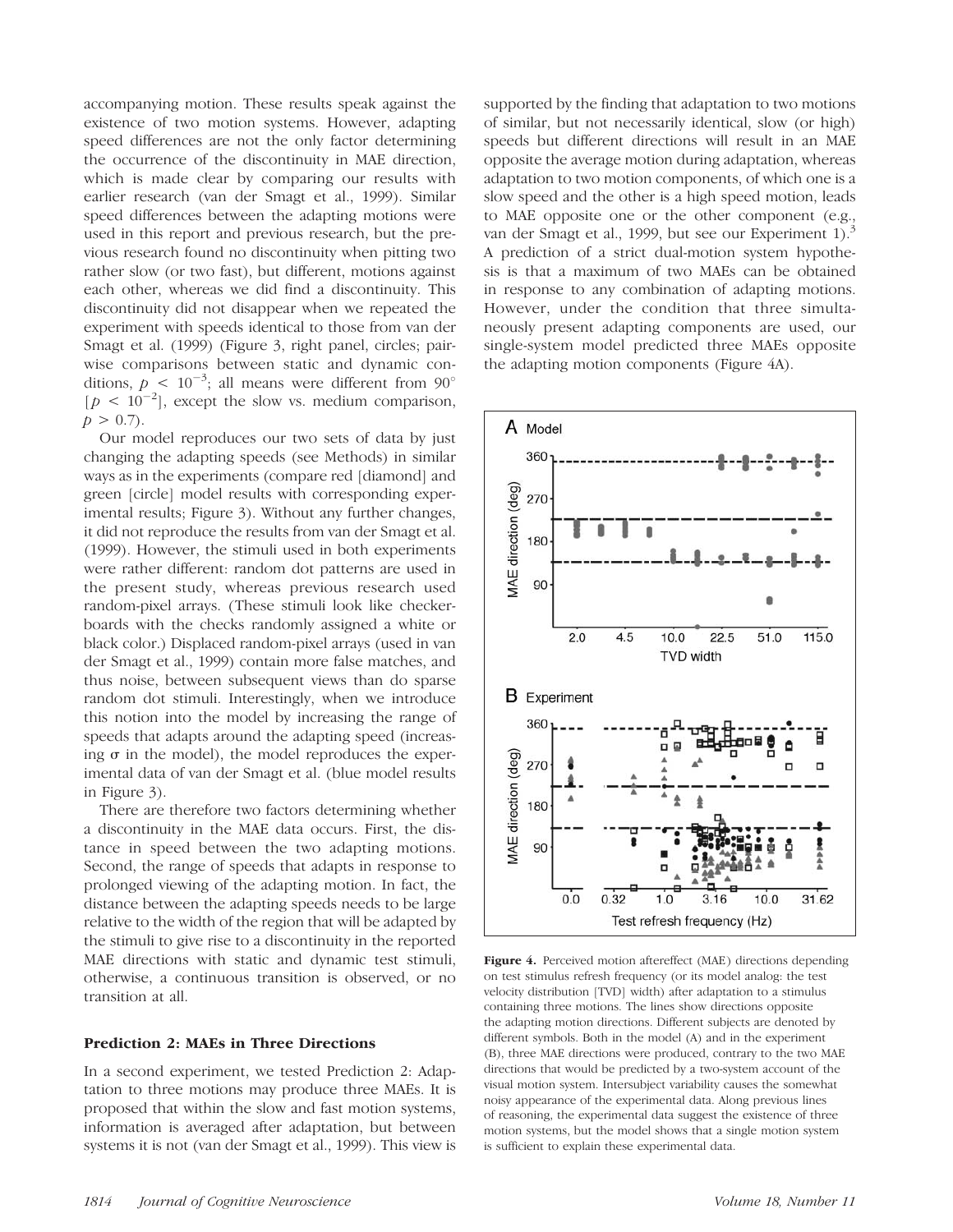#### Materials and Methods

Experiment. Movement was presented simultaneously in following directions:  $45^\circ$ ,  $165^\circ$ , and  $315^\circ$ , moving at 6.4, 17, and 28 deg/sec, respectively, or at 1, 12.7, and 28 deg/sec. We avoided motion in the four cardinal directions as we found in pilot studies that subjects are biased towards reporting MAEs in these directions. We avoided these directions to give all adapting motion components a more equal chance to be reported. The components were not equally spaced along the  $360^\circ$  as it turned out in pilot experiments that in such conditions subjects showed a continuous transition from the highspeed to the medium-speed MAE; the used motion directions resulted in discontinuous transitions in most subjects. Test pattern refresh frequencies varied. Other parameters were as in Experiment 1.

Model parameters of Figure 4.  $\sigma_{1,2,3} = 3$ ,  $\mu_1 = 1$ ,  $\mu_2 =$ 9, and  $\mu_3 = 20$ ,  $\beta_1 = \pi/4$ ,  $\beta_2 = 7\pi/4$ , and  $\beta_3 = \pi/12$ .  $\sigma_{\text{test}}$ was varied.  $\sigma_{1,2,3}$  and  $\mu_{1,2,3}$  are as those in the left panel in Figure 3 (Experiment 1).

#### Results Experiment 2

We found that three different MAEs—opposite the adapting motion components—were reported (Figure 4B), in accordance with the model predictions that were based on parameters used in Experiment 1 (Figure 4A). The subject represented by the gray symbols does not show three groups of answers, but instead shows a group of answers around  $225^{\circ}$  (MAE of slow speed), and a group of answers that follows a continuous path from the intermediate speed MAE (at  $345^{\circ}$ ) to the fast speed MAE (at  $135^\circ$ ) as the TRF increases, without reaching either solution completely. Note here that the MAE direction is a circular variable. These results conform the single-system account (see Prediction 4). Furthermore, subjects indicated that sometimes two different MAEs were seen simultaneously on a single test pattern. Both findings are in agreement with a single-system hypothesis.

## Prediction 3: Perceived MAE Durations for Intermediate Test Stimuli Refresh Frequencies

In Experiment 3, we tested Prediction 3: Intermediate TRFs show their longest MAEs for intermediate adapting speeds. (Predictions for a two-system hypothesis, proposed on the basis of the described results [Verstraten et al., 1998], could not be made, as they depend on the precise mechanisms that one assumes to underlie the division. So far, the proposed mechanisms are not articulated sufficiently precisely.) We tested our prediction experimentally (see Methods) with TRFs of 0, 19, and 75 Hz.

#### Materials and Methods

Experiment. We used a setup and procedures similar to Verstraten et al. (1998). Adapting movement was 1 to 29 pix/frame (3 to 58 deg/sec). Stimulus size was  $10.3 \times$ 10.3 deg<sup>2</sup> (256  $\times$  256 pix<sup>2</sup>). TRFs were 0, 19, or 75 Hz. The 19-Hz TRF was chosen close to the transition point between the putative slow and fast motion systems (van der Smagt et al., 1999) to maximize the responses of both systems. During the entire experiment, a 16-pixelsized fixation cross was surrounded by a 28-pixel-wide square (intermediate gray). The monitor refresh rate was 75 Hz, 1 pixel was 2.4 arcmin wide. Subjects could indicate that no MAE was seen, this was analyzed as a zero second MAE. Subject G.B. performed four repetitions, whereas A.K. and J.B. each performed 5.

#### Results Experiment 3

Prediction 3 was borne out by the findings: Intermediate TRFs led to distinct peaks in MAE duration at intermediate adapting speeds for all subjects (Figure 5). At first glance it may be argued that some curves show a

Figure 5. Perceived motion aftereffect (MAE) durations  $(\pm 1)$  *SEM*) as a function of adapting speed for three subjects. Test patterns were static (diamonds), refreshed at 19 Hz (squares), or refreshed at 75 Hz (triangles). Fits through these data sets are shown (from dark to light gray: 0, 19, 75 Hz). Previously (Verstraten et al., 1998), fast and slow motion systems



were proposed on the basis of the finding that static and dynamic test stimuli exhibit the longest MAE at vastly different adapting speeds. The widely accepted division in fast and slow motion systems is at odds with here-presented data, as intermediate test refresh frequencies (TRFs; between static and very dynamic, 19 Hz) show the longest MAE durations for intermediate adapting speeds.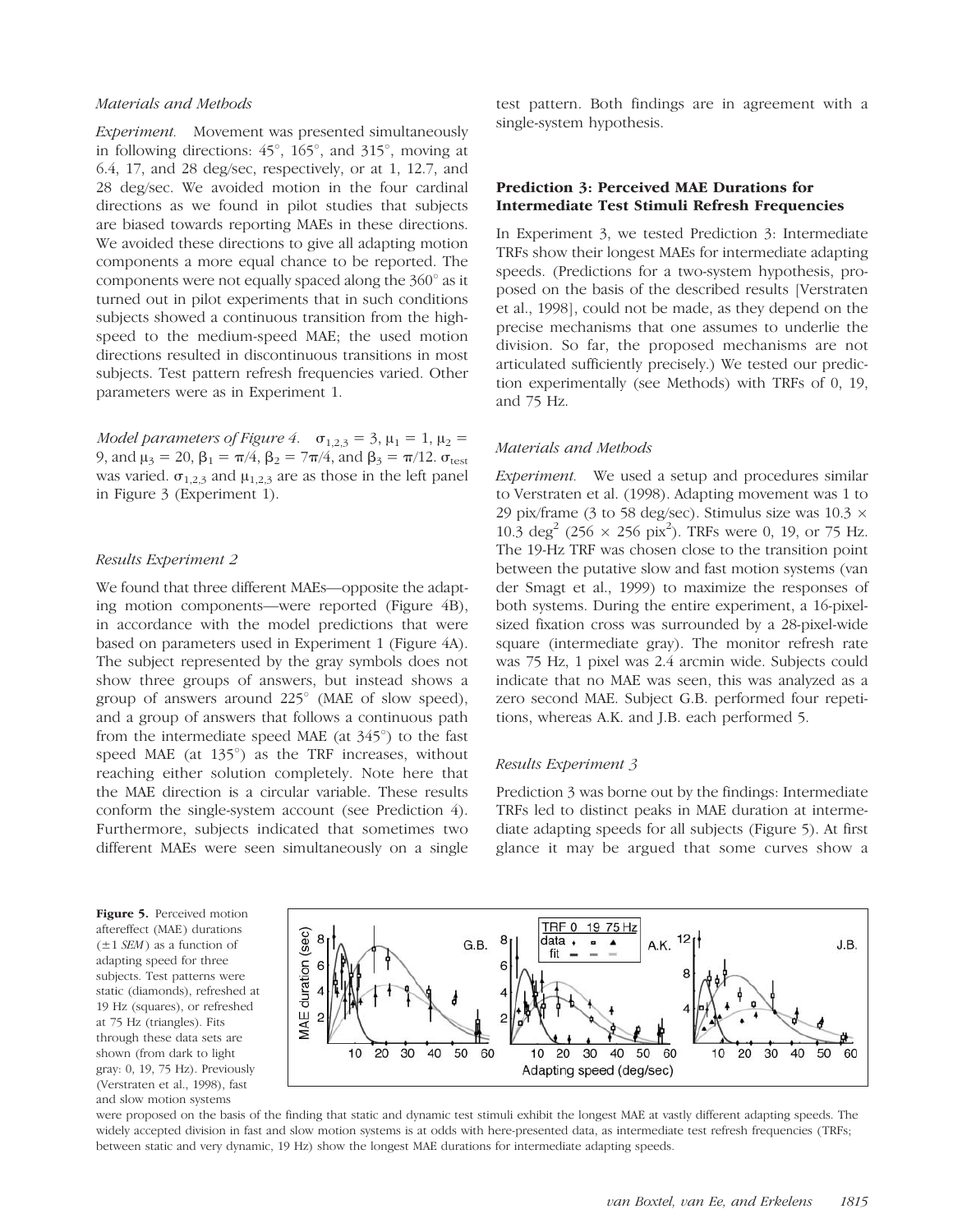bimodal profile. However, this interpretation is dismissed, as for almost all these cases such an interpretation depends critically on a single data point that lies above or below the value expected from a unimodal dataset, and often (but not always) has a rather large SEM as compared to the other data points. Moreover, if one assumes that two systems cause two peaks, one should also see a small peak for the static curve at about 25 deg/sec (especially for observer A.K.). Such was not seen. Furthermore, if one adheres to the reasoning that many researchers follow when proposing the dualmotion system, Figure 4 suggests that three systems exist (as it shows three different MAE directions), and thus, that Figure 5 should show three peaks. Also, this was not observed.

To determine precisely the mechanism causing the different positioning of the peaks of the three curves, the experimental data were fitted with a function based on our model, of which the parameters have physiological interpretations:  $c[G(\mu, \sigma)]_s - G(\mu, \sigma)_{-s}] G(\mu_{\text{test}},$  $\sigma_{\text{test}}$ ), where G is a Gaussian distribution.  $\mu$  and  $\sigma$ characterize the adaptation state of the visual system,  $\mu$  represents the speed at which it most strongly adapts,  $\sigma$  represents the spread, and  $\sigma_{\text{test}}$  represents the TVD width,  $\mu_{\text{test}}$  represents the overall speed in the test stimulus, which is set to zero.  $\mu$ ,  $\sigma$ , and  $\sigma_{\text{test}}$  are expressed in degrees per second. All parameters were free to vary (except for the scaling factor  $c$ ). If different motion systems were at the origin of the experimentally found results, one would expect  $\mu$  and/or  $\sigma$  to increase with increasing TRF. If differences in the velocity content of the test stimulus were responsible for the found results—as predicted by the single motion system hypothesis—one would expect  $\sigma_{\text{test}}$  to increase with increasing TRF. The data from the different sessions were fitted separately (exemplar fits through the average data are shown in Figure 5 [curves]). Averaged values for  $\mu$ ,  $\sigma$ , and  $\sigma_{\text{test}}$  for 0, 19, and 75 Hz were:  $\mu$  =  $\{32, 15, 18\}, \sigma = \{29, 26, 27\}, \sigma_{\text{test}} = \{5, 25, 30\}.$  Linear regression analyses on all collected  $\mu$ ,  $\sigma$ , and  $\sigma_{\text{test}}$  values showed that only  $\sigma_{\text{test}}$  was significantly positively related to TRF ( $p < .0005$ ). These data suggest that the different positioning of the curves is not related to differences between adaptation states (characterized by  $\mu$ and  $\sigma$  and associable with different motion systems), but instead to differences in the velocity content of the various test stimuli (defined by  $\sigma_{\text{test}}$ ). Results were very similar among subjects.

## Prediction 4: Discontinuous Transitions Disappear with Small Speed Differences

We did not test Prediction 4 in a separate experiment, but the model suggested that discontinuous transitions should not be observed when speed differences between the adaptation components are small relative to the width of adaptation in the speed dimension ( $\sigma$  in

the model). Assuming that adaptation processes differ between subjects, and that some subjects adapt a wider range of speed sensors than others in identical conditions, we could see continuous transitions for some subjects and discontinuous transitions for others, while stimulus conditions are the same. Indeed, in Experiment 2 (Figure 4B), the observer, denoted by the gray triangles, shows a continuous transition between fast and medium speeds, whereas the other subjects show a twopeaked distribution. Also, Subject F.V. in van der Smagt et al. (1999) shows a continuous transition between slow and fast MAEs, whereas the other two subjects do not.

## DISCUSSION

What are the mechanisms underlying our conscious perception of speed? Several studies have proposed a division in fast and slow motion systems, but have put forward different accounts of where in the brain and how this division is realized and until what stage it is sustained. It has been proposed that the division may occur early in the visual system, at the level of magnoand parvocellular cells (van de Grind et al., 2001; van der Smagt et al., 1999; Burr et al., 1998; Hawken et al., 1994), and may continue to exist until much of the motion processing is achieved and then come together at a perceptual level (Burr et al., 1998), or even that the two systems remain separated until the very end, and each have a ''private line to consciousness'' (van de Grind et al., 2001). Our results do not support claims of two separate motion systems, but instead show that a single motion system can explain the human perception of speed. We show that dichotomous data obtained with different stimuli cannot be interpreted as evidence of a bipartite (motion) system.

We have demonstrated that for the system processing luminance-based motion—arguably the most important source of motion information—(1) no strict link exists between adapting speed and type of test stimulus on which the strongest MAE is reported (Figure 3, diamonds for medium speeds); (2) simultaneous adaptation to three motions can bring about three different MAEs (Figure 4); (3) static test patterns support the longest MAE after adaptation to slow motion, dynamic test patterns do so for fast motions, but intermediately dynamic patterns support the longest MAE at intermediate adapting speeds (Figure 5); (4) depending on the speed differences among the different adaptation components and on the subject, discontinuous transitions become continuous transitions; (5) a single-system model explains all data (Figures 1, 3, and 4). The model shows (Figure 1) that discontinuities in experimental data do not necessarily indicate discontinuities in the visual processing. Discontinuous data are also produced by a single system along a sampled parameter dimension (e.g., the adapting velocity [Figure 5 and Verstraten et al.,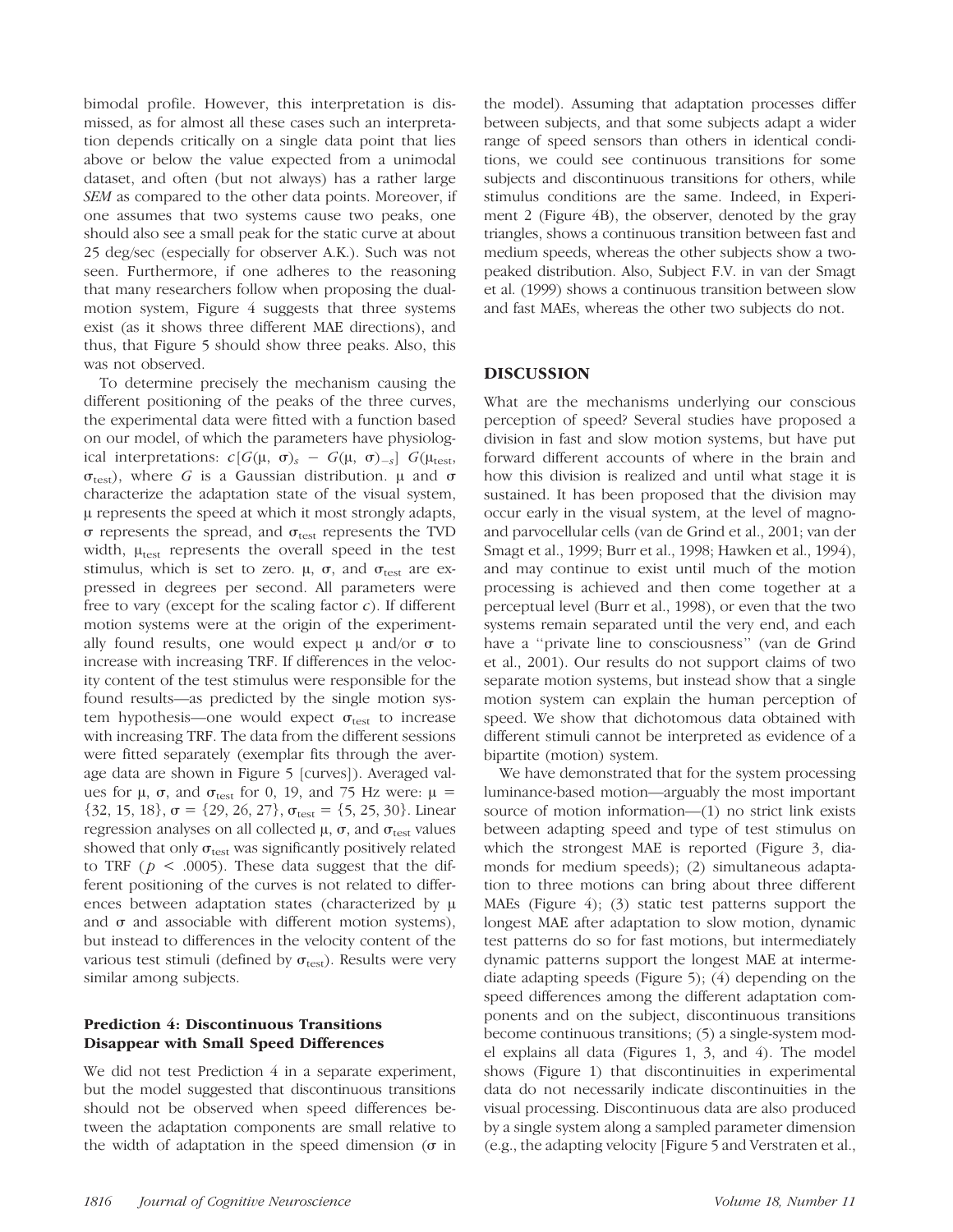1998] and TVD [Figures 1, 3, and 4, and van der Smagt et al., 1999]) when the adaptation processes—taking place in two separate subpopulations—do not overlap extensively. None of the findings support the assumption of two independent speed-tuned motion systems.

Our results show how in different conditions transparent motions may lead to unidirectional and multidirectional aftereffects, depending on various stimulus parameters, and that all results are consistent with a single motion system. Our data further show that largescale motion integration takes place in both direction and speed dimensions. Integration along the direction dimension may be precluded by large speed differences in the adapting stimuli, which is consistent with the research on plaid stimuli that has shown that the coherent motion perception (formed by motion integration) of the plaid decreases as the speed differences between its component motions increases (Kim & Wilson, 1993).

There exists, however, a large body of data that is interpreted as evidence for a distinction in slow and fast motion systems, both psychophysical and clinical. Below we will go to some length in discussing these data to show that the data are not necessarily indicative of two motion systems, and may be incorporated in a single motion system account.

Slow chromatic and fast achromatic motion systems have been proposed in the psychophysical literature (Burr et al., 1998; Gegenfurtner & Hawken, 1995, 1996; Hawken et al., 1994; Gorea et al., 1993). Reaction time to motion onset (Burr et al., 1998), and motion identification thresholds (Gegenfurtner & Hawken, 1996) were found to increase more steeply for chromatic stimuli than for achromatic stimuli when using increasingly low physical stimulus speeds (or temporal frequencies). However, these increases were nearly identical for both conditions when replotted against perceived speed (Burr et al., 1998). These data were interpreted to mean that there exist separate motion systems for chromatic and achromatic motions, and that the outcome of these systems converges at a subsequent level (Burr et al., 1998). However, the differences between chromatic and achromatic conditions are well explained by just assuming different contrast-transduction properties of early temporal filters without assuming different motion systems (Metha & Mullen, 1997, 1998). Also, the discovery of low and high temporal frequency channels (Alais, Verstraten, & Burr, 2005; Anderson & Burr, 1985; Thompson, 1982) has incited claims that slow and fast motion systems exist. However, it has been suggested on theoretical (Hammett, Champion, Morland, & Thompson, 2005; Perrone & Thiele, 2002) and experimental (De Valois & Cottaris, 1998; Thompson, 1982) grounds that these channels operate not independently but jointly to create a representation of speed at a later stage. These findings can therefore be incorporated in the one-system hypothesis.

Research on motion detection in noise has shown that motion detection is impaired when noise dots move with similar speeds as signal dots, but not when both speeds are very different. Such was found for fast and slow signal speeds (Khuu & Badcock, 2002; Edwards et al., 1998). These results—although interpreted as evidence for two motion systems—are fully compatible with our findings that, under certain conditions, subpopulations of a single motion system may adapt to (and thus process) fast and slow motion without much interaction. Such a mechanism may also be the key to explain the data reported by van de Grind et al. (2001), who showed that presenting different motions to the two eyes results in binocular rivalry if both motions were slow, or fast, but results in transparency if one motion was fast and the other slow (cf. Kim & Wilson, 1993).

In clinical studies, it has been suggested (Ffytche, Guy, & Zeki, 1995) that there exist two separate pathways to motion area MT: one pathway projecting directly from the lateral geniculate nucleus (LGN) to MT (for fast motions, >6 deg/sec), the other one relayed through V1. Although much of the data suggesting this pathway has been criticized (Azzopardi, Fallah, Gross, & Rodman, 2003), a direct LGN–MT pathway seems to have been found recently (Sincich, Park, Wohlgemuth, & Horton, 2004). The available data, however, suggest that the direct koniocellular LGN–MT projection (Sincich et al., 2004) is not involved in motion processing per se (Ruppertsberg, Wuerger, & Bertamini, 2003; Nguyen-Tri & Faubert, 2002; Azzopardi & Cowey, 2001; Morand et al., 2000), but may function as a fast attention-grabbing (and possibly directing) device. Such a device should be specifically sensitive to fast motions (Chawla et al., 1999; Ffytche et al., 1995) as they pose a greater threat to the survival of an organism (embodied in approaching predators, or e.g., cars and trains), for which the more time-consuming motion calculations in V1 should be bypassed. Therefore, the finding of a direct LGN–MT projection is not in conflict with our findings.

One other possibility is that slow and fast motion systems are located in anatomically separate brain areas. Consistent with this idea is the finding that a patient with a bilateral lesion in MT could not see motions faster than about 6 deg/sec (Zihl et al., 1983), whereas a patient with V1 lesions could not see motions slower than about 6 deg/sec (Barbur et al., 1993). However, patients with V1 lesions were unable to determine the direction of motion of the stimulus because of little position information (Azzopardi & Cowey, 2001). Similarly, the patient with MT lesions did show only saccadic pursuit for fast motions, and she did not perceive an MAE after prolonged periods of motion stimulation (Zihl et al., 1983). The rudimentary motion perception for both types of lesion seems to depend on a position tracking (and not a motion) system.

V3A is also an area that is found to be motionsensitive. Much is still unknown about its motion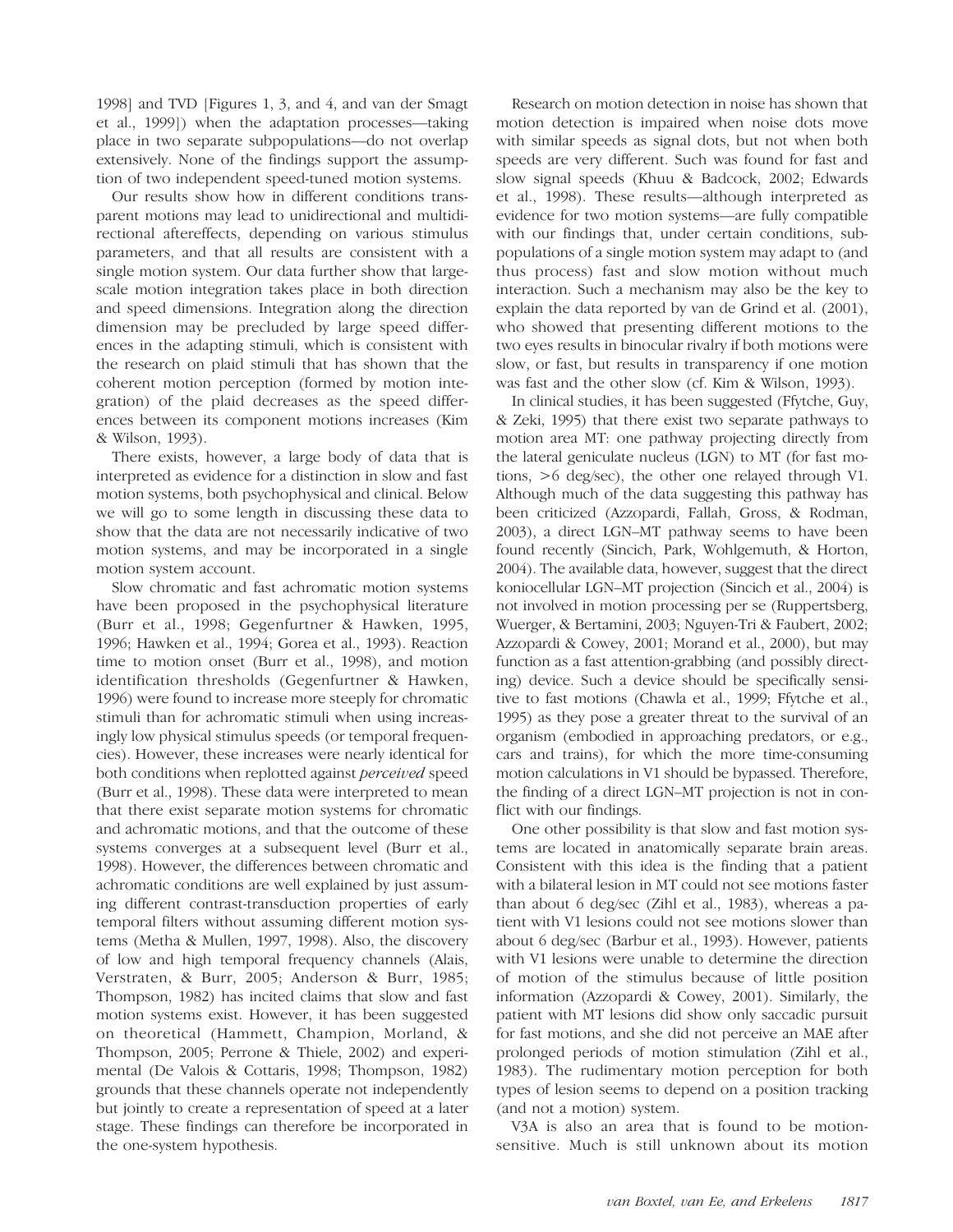specificity, but it seems to have speed sensitivities almost identical to MT (Chawla et al., 1999), which speaks against a division of labor between V3A and MT along the speed dimension. Its inferior activity to motion stimuli relative to MT (Tootell et al., 1997) seems to suggest that V3A is not very specific for motion, which dovetails nicely with the suggestion that it processes 3-D shape or layout (Tsao et al., 2003), which can be derived from multiple cues, including motion information. Our results add to this idea that a single functional entity underlies the found MAEs, and it is then most parsimonious to assume that this is also a single anatomical substrate.

Overall, a single motion system is well able to explain the available data on motion processing. Our study reconciles a large body of research that lent support to the single-system account of motion perception with the psychophysical literature that repeatedly reported evidence for a division in fast and slow motion systems. We have demonstrated that a two-system hypothesis is neither sufficient (Experiments 1, 2, and 3) nor necessary (model) to explain the data on luminance-based motion perception. Therefore, we argue—opposing previous psychophysical studies (Khuu & Badcock, 2002; van de Grind et al., 2001; van der Smagt et al., 1999; Burr et al., 1998; Edwards et al., 1998; Verstraten et al., 1998; Gegenfurtner & Hawken, 1995, 1996; Hawken et al., 1994; Gorea et al., 1993), but in line with currently known neurophysiological findings in monkeys (Liu & Newsome, 2003; Perrone & Thiele, 2001; Maunsell & Van Essen, 1983)—that a single luminance-based motion system can explain human speed perception. This finding accords well with the generally accepted view of a single system for the processing of motion direction (Mather & Harris, 1998; Albright, Desimone, & Gross, 1984; Mather, 1980).

## Acknowledgments

We thank Dr. W. A. van de Grind for critical discussions and P. Schiphorst and T. Knapen for technical assistance.

Reprint requests should be sent to Prof. Dr. C. J. Erkelens, Department Physics of Man, Helmholtz Institute, Utrecht University, Princetonplein 5, 3584 CC Utrecht, The Netherlands, or via e-mail: c.j.erkelens@phys.uu.nl.

#### **Notes**

1. We use the term motion system to refer to processes in the brain that give rise to motion percepts. Our use of motion systems is close to that of motion channels, in that motion channels perform identical calculations, but with different parameters, leading to different sensitivities, and so forth. However, it is of interest to note that authors often imply that the two-motion systems respond to different kinds of stimuli. It is assumed that the slow-motion system responds specifically to static test stimuli and the fast-motion system specifically to dynamic ones (e.g., van der Smagt et al., 1999). Or that one activates different systems with colored (isoluminant)

and luminance-defined motion stimuli (e.g., Hawken et al., 1994), on the basis of the finding that both have different contrast dependencies. A motion system may contain several motion channels.

2. We have followed the next reasoning: suppose we have two frames. Each contains randomly positioned dots, and the frames differ from each other. By presenting the two frames in sequence, the motion system matches all (or many) of the dots of frame 1 with all (or many) of the dots in frame 2. These spatial displacements, together with a certain time lag between the onsets of both frames, create a certain velocity distribution. Choosing the lag to be small (high refresh frequencies) gives rise to high speeds, choosing the lag to be large, but keeping the spatial displacements the same creates low speeds. Therefore, high refresh frequencies give rise to wider velocity distributions than low refresh frequencies in the stimuli we used. 3. Note that one need not expect any interaction between slow chromatic and achromatic motions if one assumes different systems to underlie these motion percepts.

#### **REFERENCES**

- Alais, D., Verstraten, F. A., & Burr, D. C. (2005). The motion aftereffect of transparent motion: Two temporal channels account for perceived direction. Vision Research, 45, 403–412.
- Albright, T. D. (1984). Direction and orientation selectivity of neurons in visual area MT of the macaque. Journal of Neurophysiology, 52, 1106–1130.
- Albright, T. D., Desimone, R., & Gross, C. G. (1984). Columnar organization of directionally selective cells in visual area MT of the macaque. *Journal of Neurophysiology*, 51, 16–31.
- Anderson, S. J., & Burr, D. C. (1985). Spatial and temporal selectivity of the human motion detection system. Vision Research, 25, 1147–1154.
- Azzopardi, P., & Cowey, A. (2001). Motion discrimination in cortically blind patients. Brain, 124(Pt 1), 30–46.
- Azzopardi, P., Fallah, M., Gross, C. G., & Rodman, H. R. (2003). Response latencies of neurons in visual areas MT and MST of monkeys with striate cortex lesions. Neuropsychologia, 41, 1738–1756.
- Barbur, J. L., Watson, J. D., Frackowiak, R. S., & Zeki, S. (1993). Conscious visual perception without V1. Brain, 116(Pt 6), 1293–1302.
- Braddick, O. (1974). A short-range process in apparent motion. Vision Research, 14, 519–527.
- Burr, D. C., Fiorentini, A., & Morrone, C. (1998). Reaction time to motion onset of luminance and chromatic gratings is determined by perceived speed. Vision Research, 38, 3681–3690.
- Cavanagh, P., & Mather, G. (1989). Motion: The long and short of it. Spatial Vision, 4, 103-129.
- Chawla, D., Buechel, C., Edwards, R., Howseman, A., Josephs, O., Ashburner, J., et al. (1999). Speed-dependent responses in V5: A replication study. Neuroimage, 9, 508–515.
- De Valois, R. L., & Cottaris, N. P. (1998). Inputs to directionally selective simple cells in macaque striate cortex. *Proceedings* of the National Academy of Sciences, U.S.A., 95, 14488–14493.
- Edwards, M., Badcock, D. R., & Smith, A. T. (1998). Independent speed-tuned global-motion systems. Vision Research, 38, 1573–1580.
- Ffytche, D. H., Guy, C. N., & Zeki, S. (1995). The parallel visual motion inputs into areas V1 and V5 of human cerebral cortex. Brain, 118(Pt 6), 1375–1394.